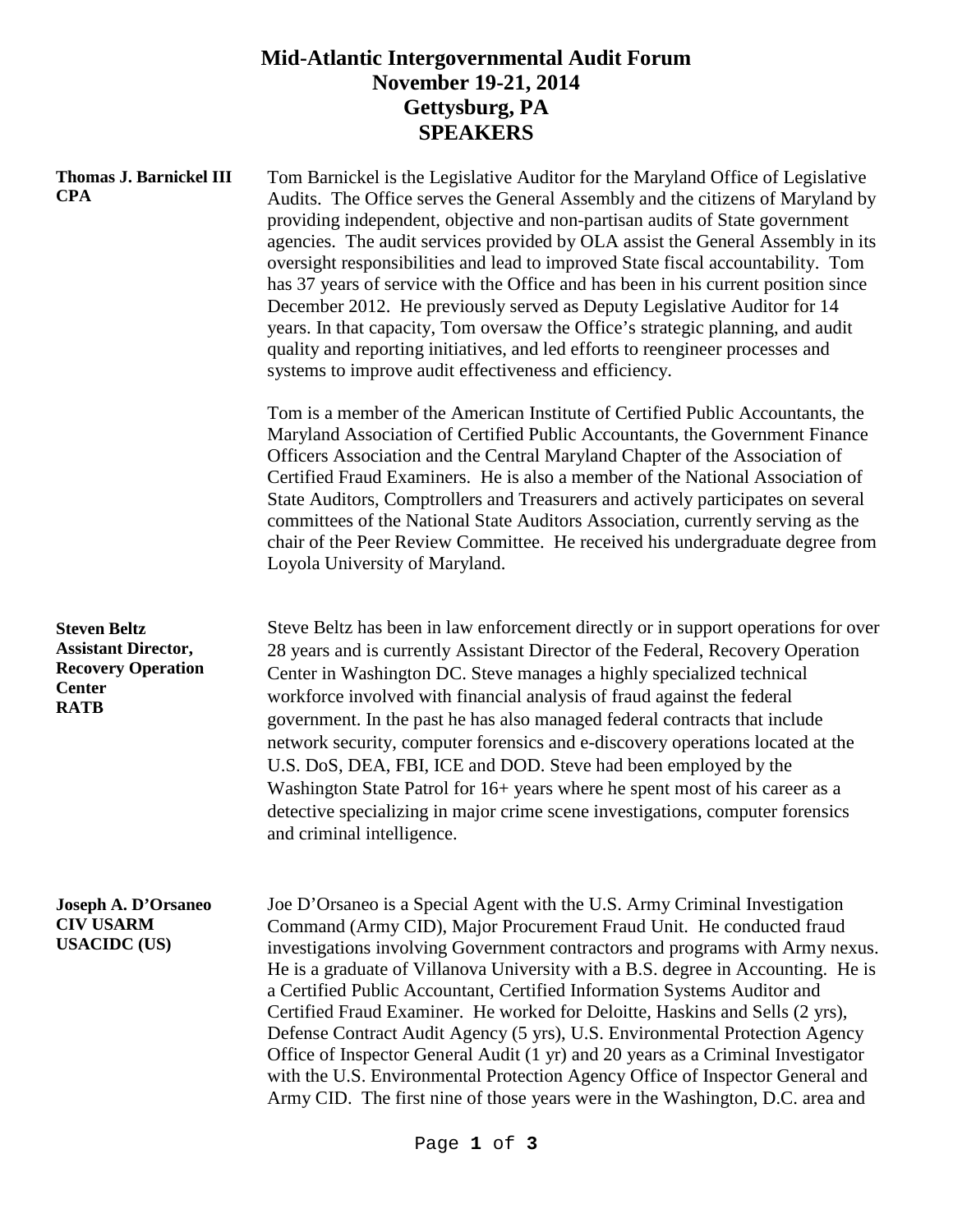## **Mid-Atlantic Intergovernmental Audit Forum November 19-21, 2014 Gettysburg, PA SPEAKERS**

the rest in the Philadelphia, PA area. He is currently detailed with Army CID as an instructor at the Federal Law Enforcement Training Center in Glynco, GA.

| Maria T. Hurd<br>Director — Accounting $\&$<br><b>Auditing/Retirement Plan</b><br><b>Audit Services</b> | Maria has more than 20 years of public accounting experience, including two<br>years spent with an international accounting firm in Washington D.C. As the<br>Director in charge of Employee Benefit Plan services at Belfint, Lyons &<br>Shuman, the largest locally owned CPA firm in Delaware, Maria is responsible<br>for planning, supervising and reviewing audits of single and multi-employer<br>benefit plans. She also provides independent benefit plan design consultations to<br>clients. As a result of Maria's close working relationships with local ERISA<br>attorneys, she is frequently asked to perform the final audit of terminated benefit<br>plan financial statements for national companies undergoing bankruptcy<br>proceedings in Delaware. To stay abreast of changing ERISA regulations, Maria<br>attends numerous educational courses and conferences, including the<br>AICPA/DOL National Employee Benefit Plan conference and the American<br>Society of Pension Actuaries conference. She has also prepared and taught<br>several courses on topics such as auditing employee benefit plans and preparing<br>Form 5500. Maria has authored articles for several local business publications.<br>She also initiated and leads the firm's employee benefit audit blog – The Art of<br>the Qualified Plan Audit. |
|---------------------------------------------------------------------------------------------------------|-------------------------------------------------------------------------------------------------------------------------------------------------------------------------------------------------------------------------------------------------------------------------------------------------------------------------------------------------------------------------------------------------------------------------------------------------------------------------------------------------------------------------------------------------------------------------------------------------------------------------------------------------------------------------------------------------------------------------------------------------------------------------------------------------------------------------------------------------------------------------------------------------------------------------------------------------------------------------------------------------------------------------------------------------------------------------------------------------------------------------------------------------------------------------------------------------------------------------------------------------------------------------------------------------------------------------------------------------|
| David P. Minionis, Ph.D<br>Organizational<br><b>Effectiveness</b><br><b>Consultant</b>                  | Dave Minionis is the Managing Partner of Evolve Training & Consulting, a<br>global training and consulting firm that specializes in the design and delivery of<br>learning instruments, tools, and programs which build essential personal,<br>interpersonal, and leadership skills. This passionate, professional, and creative<br>consultant has extensive experience in Professional and Organizational<br>Effectiveness. He plays an integral role as a trusted business advisor to many<br>clients.                                                                                                                                                                                                                                                                                                                                                                                                                                                                                                                                                                                                                                                                                                                                                                                                                                        |
|                                                                                                         | Dave consults with organizations and government agencies to determine their<br>specific learning needs and adapts training programs, interventions, and change<br>efforts to fit their unique requirements. His experience in developing leadership<br>competencies, management capabilities, organizational change and team<br>effectiveness brings a unique perspective to many organizations. Dave helps<br>people evolve; to grow to their full potential. His expert training techniques are<br>known for fostering interactive, engaging and fun teaching environments.                                                                                                                                                                                                                                                                                                                                                                                                                                                                                                                                                                                                                                                                                                                                                                   |
|                                                                                                         | In addition to his consulting practice, Dave is also an adjunct professor for both<br>the University of Virginia and George Washington University. At UVA he<br>teaches a leadership series through their school of extended studies in West Falls<br>Church, Virginia. At GWU he teaches a Group Dynamics course to<br>undergraduates.                                                                                                                                                                                                                                                                                                                                                                                                                                                                                                                                                                                                                                                                                                                                                                                                                                                                                                                                                                                                         |